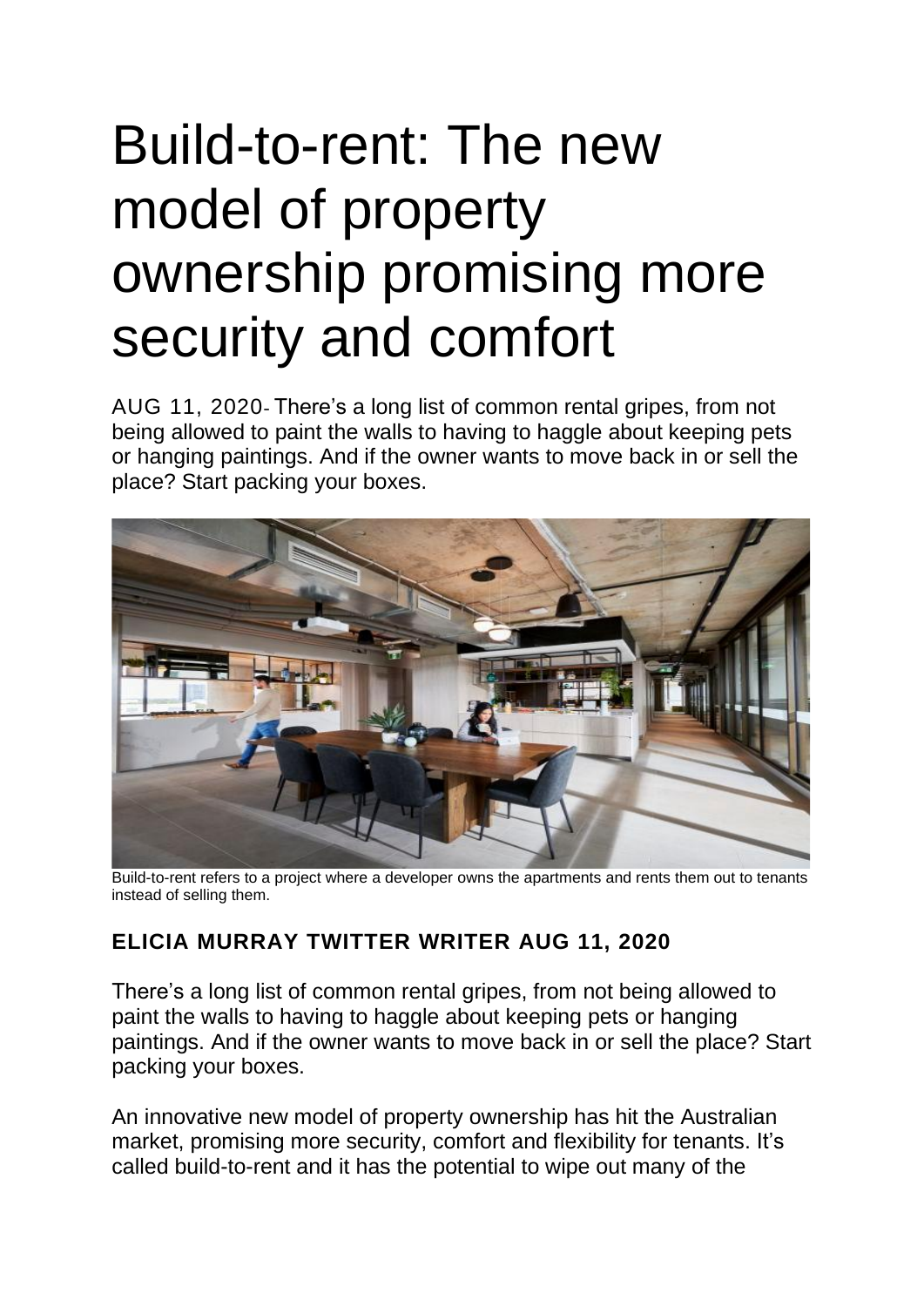typical frustrations faced by people who, by choice or circumstance, find themselves renting.

Build-to-rent refers to residential projects in which the developer owns all the apartments and the leases them to tenants, instead of selling them. The developer remains responsible for ongoing property maintenance.



Communal amenities include a gym, co-working spaces, bookable meeting and function rooms, barbecue areas, a cinema space and children's games area.

Andrew Hansen is head of operations for one of the first large-scale build-to-rent developments in Sydney: the 315-apartment LIV Indigo at Sydney Olympic Park, which is about to welcome its first residents. "What really cuts through with renters is that security of tenure, which is built into the model," Hansen says. "If you're in an apartment, you have the first right of refusal. You can stay there for the rest of your life if you want to."

The ability to personalise homes is also striking a chord with prospective renters.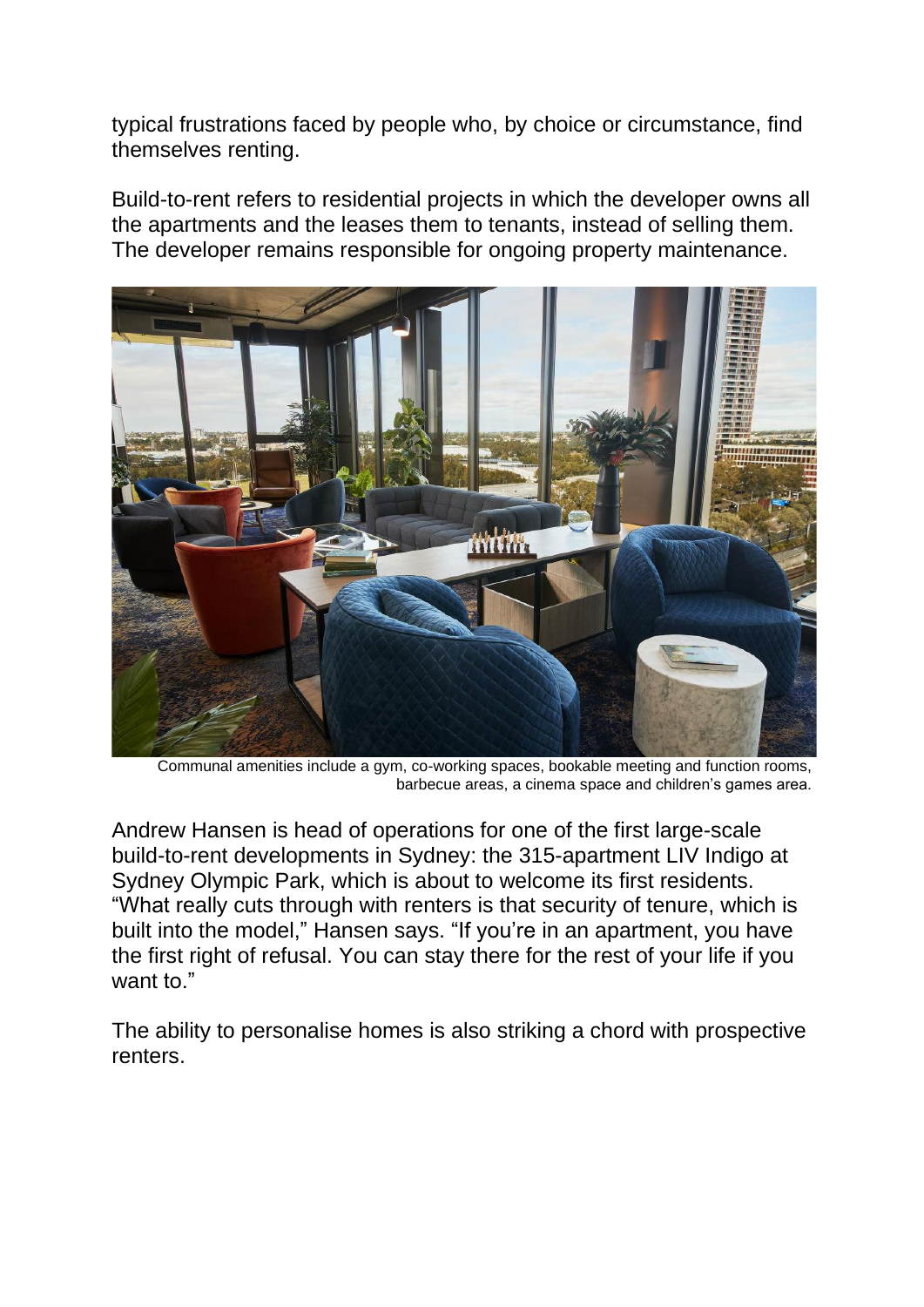

Liv by Mirvac in Sydney Olympic Park is an example of the build-to-rent model in action.

"It's a model where you don't move into a place that feels like someone's investment property … You can hang pictures, bring your pets. We're trying to make people feel like they're at home."

An emerging sector in the Australian property market, build-to-rent has been gaining traction overseas for years.

Australia has traditionally embraced two main styles of home ownership: individual ownership or "mum-and-dad" investors. As house prices have risen, home ownership rates have tumbled, meaning more households are renting.